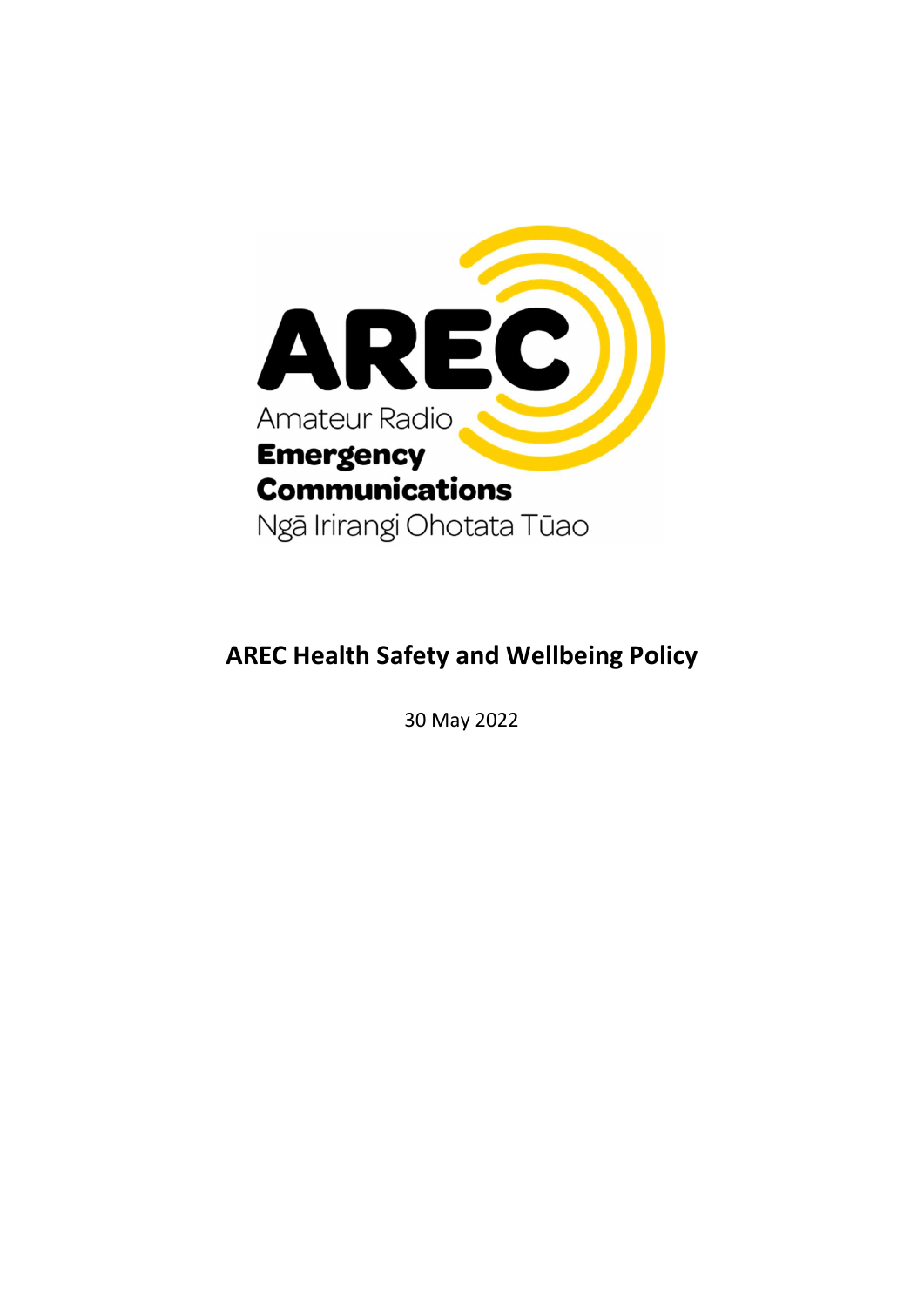## **Contents**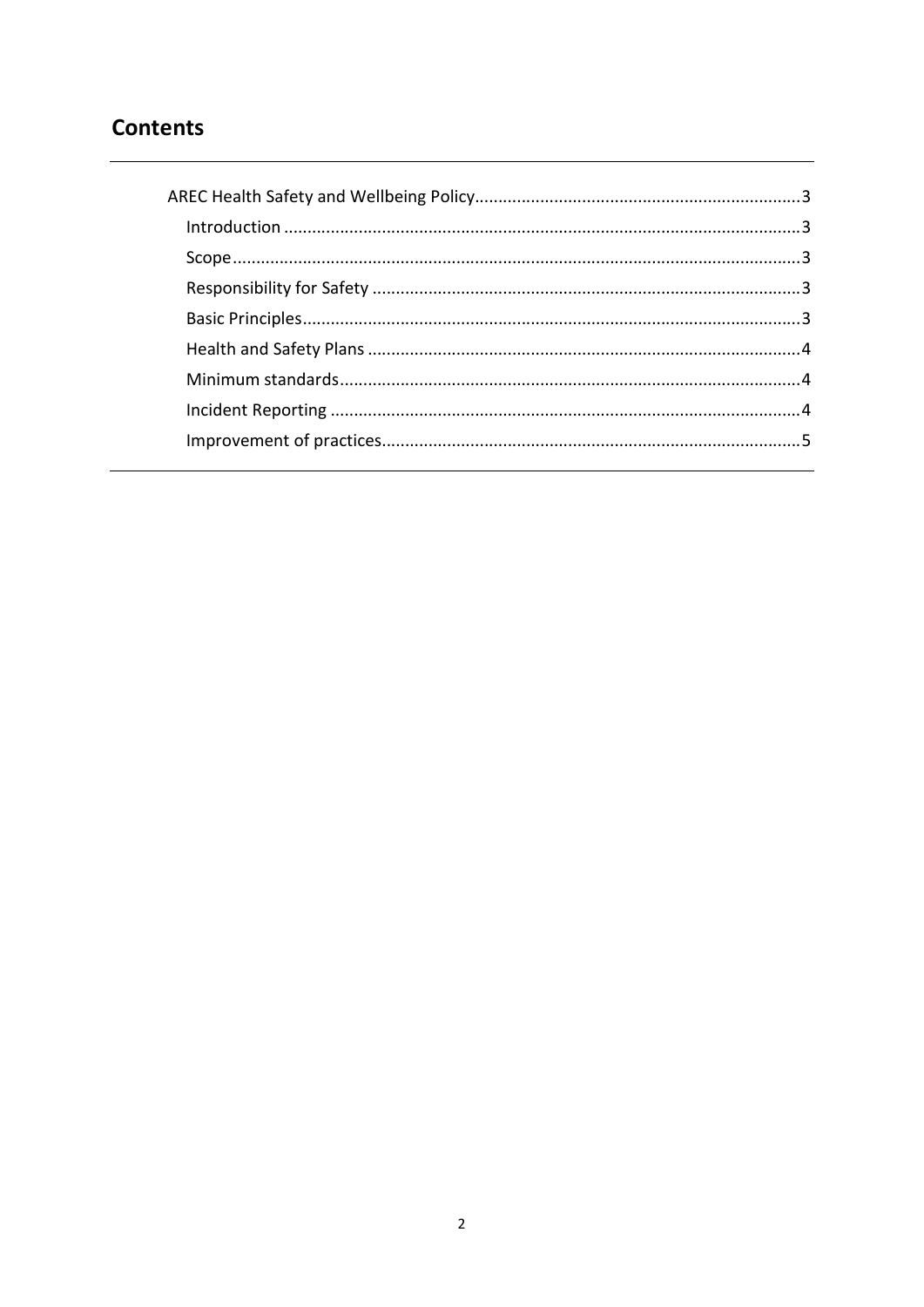## AREC Health Safety and Wellbeing Policy

| Introduction                        | To ensure a safe and healthy working environment, AREC is committed to<br>compliance with the intent of the Health & Safety at Work Act 2015 and<br>associated Codes of Practice and will monitor changes and updates in process<br>and policy in order to ensure that AREC implements best practice standards.<br>This policy is intended to ensure a healthy and safe environment for<br>AREC volunteers and anyone working with them, and to ensure that any<br>injuries or health issues arising from AREC volunteer activities are<br>reported and responded to appropriately.<br>The AREC Health, Safety and Wellbeing System (HSW) has been<br>developed to ensure that the Health and Safety requirements of both<br>AREC and other agencies working with AREC are taken into<br>consideration when planning AREC activities |
|-------------------------------------|--------------------------------------------------------------------------------------------------------------------------------------------------------------------------------------------------------------------------------------------------------------------------------------------------------------------------------------------------------------------------------------------------------------------------------------------------------------------------------------------------------------------------------------------------------------------------------------------------------------------------------------------------------------------------------------------------------------------------------------------------------------------------------------------------------------------------------------|
| <b>Scope</b>                        | This policy applies to all activities conducted or planned by AREC.                                                                                                                                                                                                                                                                                                                                                                                                                                                                                                                                                                                                                                                                                                                                                                  |
| <b>Responsibility</b><br>for Safety | Every AREC member is responsible for their own safety and the safety of<br>those around them.<br>AREC Response leaders are responsible for including Health and Safety<br>factors in operational planning, and for briefing AREC members on the<br>plan.                                                                                                                                                                                                                                                                                                                                                                                                                                                                                                                                                                             |
| <b>Basic Principles</b>             | The following basic principles apply to all AREC members deployed on<br><b>AREC</b> operations:<br>• Comply with legislation and codes of best practice.<br>• Identify potential hazards in the operational area and take steps to<br>eliminate, reduce, or notify others of the hazard.<br>• Take responsibility for their own wellbeing and that of people around<br>them.<br>• Make sure they are competent to carry out a task before attempting that<br>task.<br>• If in doubt, stop what you are doing, talk with others, seek advice from more<br>experienced people e.g., response leader or person in charge of the overall<br>activity.                                                                                                                                                                                    |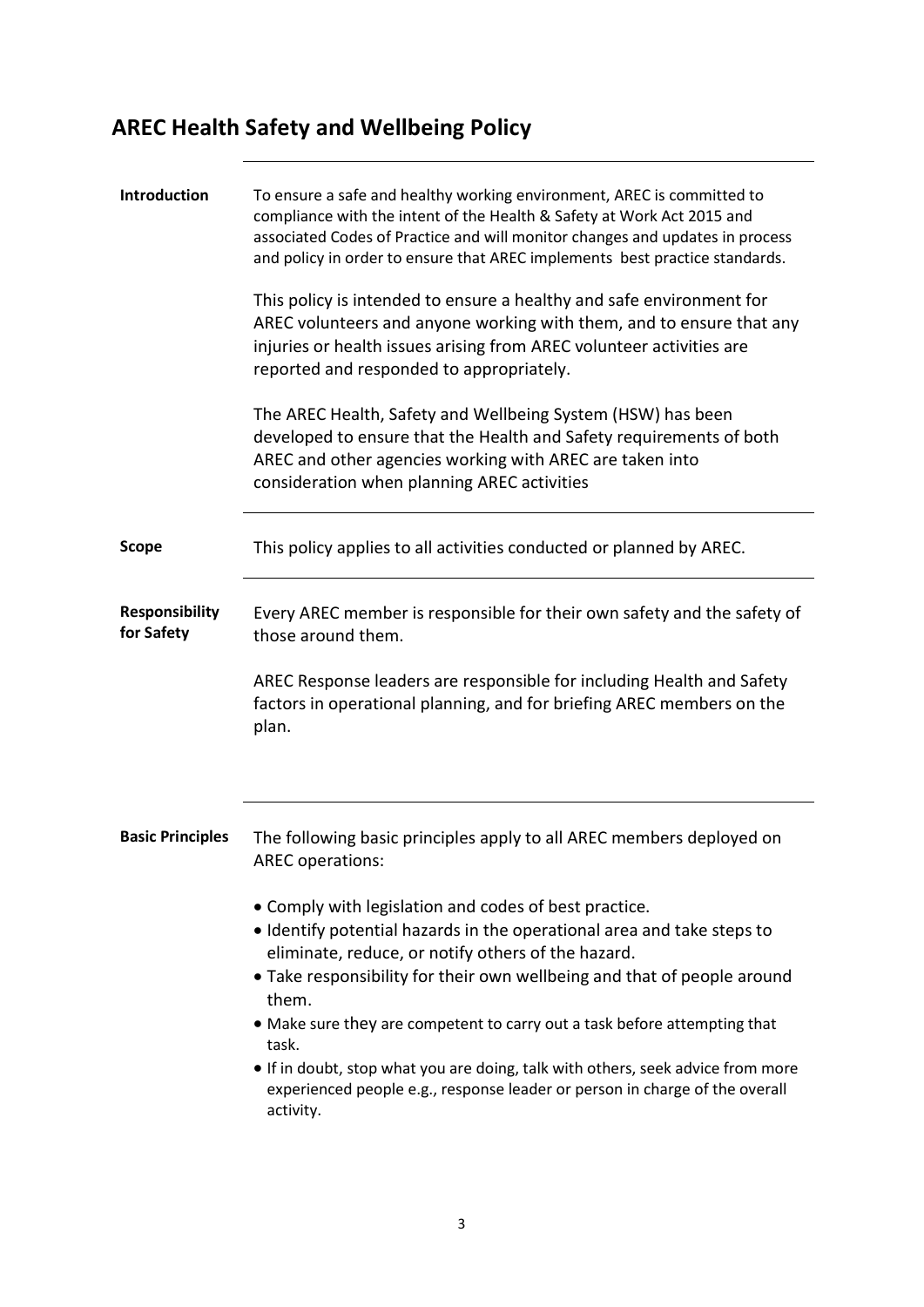| <b>Health and</b><br><b>Safety Plans</b> | Every plan for an operation or activity conducted by AREC must include<br>consideration of the health and safety factors.                                                                                                                                                                                                                                                                                                                                                                                                                                                                      |
|------------------------------------------|------------------------------------------------------------------------------------------------------------------------------------------------------------------------------------------------------------------------------------------------------------------------------------------------------------------------------------------------------------------------------------------------------------------------------------------------------------------------------------------------------------------------------------------------------------------------------------------------|
|                                          | Where an operation or activity involves other agencies, the Health and<br>Safety requirements or plans of that agency must be incorporated into<br>the overall AREC plan.                                                                                                                                                                                                                                                                                                                                                                                                                      |
|                                          | Health and Safety factors must form a part of the briefing given to<br>deployed AREC members in accordance with the AREC Operational<br>Deployment and Command Policy                                                                                                                                                                                                                                                                                                                                                                                                                          |
|                                          | Where there are concerns regarding the appropriateness of the Health<br>and Safety plan of a client agency the AREC response leader must raise<br>the matter with the client agency and either stop the activity or, after<br>consultation with the client, follow the default AREC response for that<br>circumstance.<br>If a situation is not covered by the primary H&S plan the AREC response<br>leader must advise the concern to the agency whose plan is being<br>followed, then follow the AREC H&S process to systematically identify<br>hazard and associated risk and deal with it. |
| Minimum<br>standards                     | If there is a conflict between the minimum safety standards of a client<br>agency and that of AREC, the most conservative standard is to be<br>observed unless an agreement to the contrary is reached with the<br>relevant agency.                                                                                                                                                                                                                                                                                                                                                            |
| Incident<br><b>Reporting</b>             | When an unwanted event affecting Health or Safety occurs during an<br>AREC operation, including near-miss situations, the details must be<br>reported to AREC.                                                                                                                                                                                                                                                                                                                                                                                                                                 |
|                                          | Reports must follow the AREC HSW reporting process, or be made by e-<br>mail to HSW@arec.nz                                                                                                                                                                                                                                                                                                                                                                                                                                                                                                    |
|                                          | If requested to do so, a report to the client organisation using their<br>reporting process should also be completed.                                                                                                                                                                                                                                                                                                                                                                                                                                                                          |